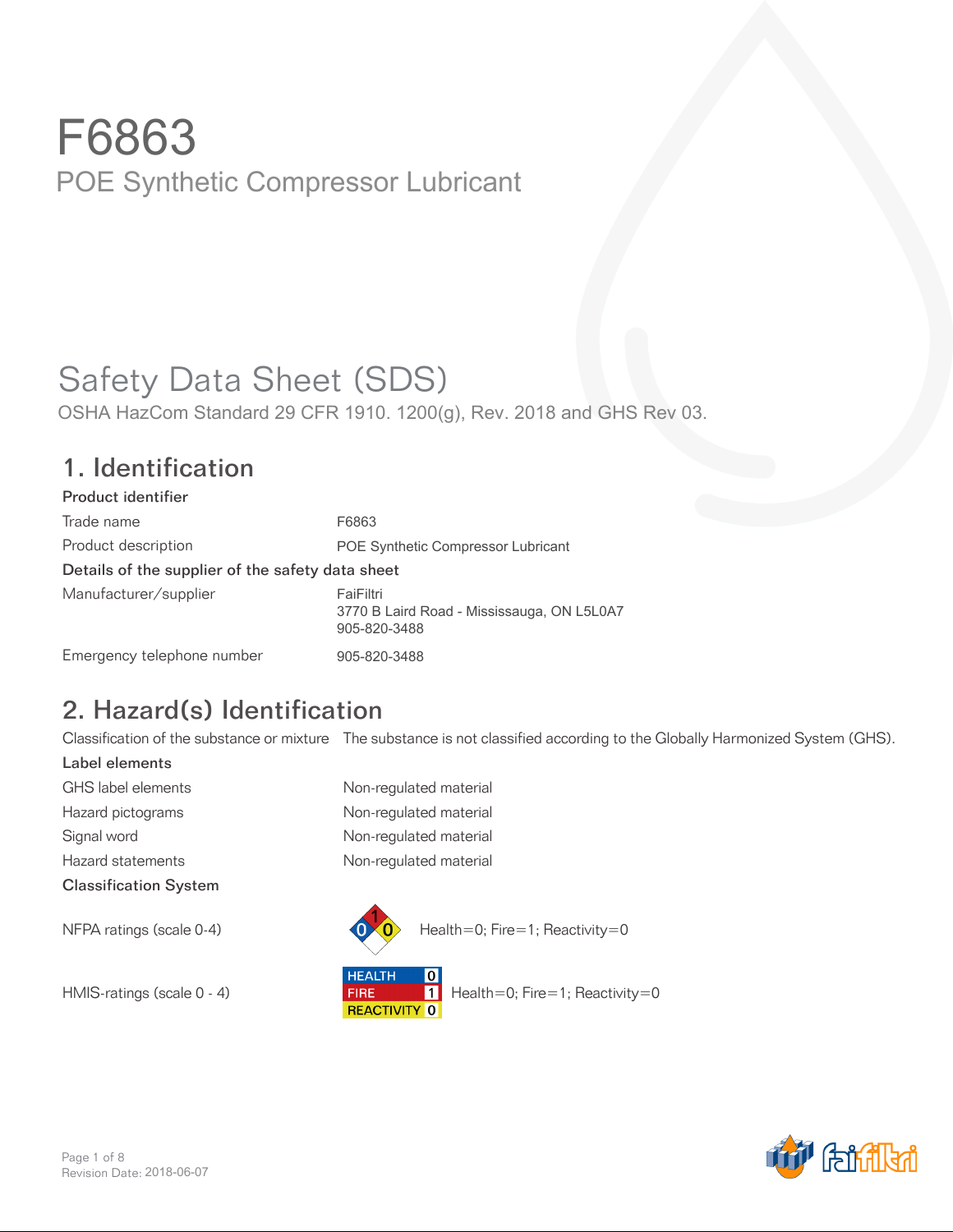## 3. Composition / Information on Ingredients

Chemical characterization Mixtures Description Mixture of the substances listed below with nonhazardous additions Dangerous Components **Non-regulated material** 

#### 4. First-aid Measures

#### Description of first aid measures

| General information                                                           | No special measures required                                                   |
|-------------------------------------------------------------------------------|--------------------------------------------------------------------------------|
| After inhalation                                                              | Supply fresh air; consult doctor in case of complaints                         |
| After skin contact                                                            | Generally the product does not irritate the skin                               |
| After eye contact                                                             | Rinse opened eye for several minutes under running water                       |
| After swallowing                                                              | If symptoms persist, consult doctor                                            |
| both acute and delayed                                                        | Most important symptoms and effects, No further relevant information available |
| Indication of any immediate medical<br>attention and special treatment needed | No further relevant information available                                      |

### 5. Fire-fighting Measures

#### Extinguishing media

Suitable extinguishing agents Use fire fighting measures that suit the environment Special hazards arising from the substance or mixture

Advice for firefighters

No further relevant information available

As in any fire, wear self-contained breathing apparatus pressure-demand (NIOSH)<br>Contained by a sure-demand and subsetive application asset apparatus pressure technicle also and a approved or equivalent), and full protective gear to prevent contact with skin and eyes.

## 6. Accidental Release Measures

Personal precautions, protective equipment and emergency procedures Environmental precautions entity No special measures required Methods and material for containment and cleaning up

Reference to other sections

Not required

Absorb with liquid-binding material (i.e. sand, diatomite, acid binders, universal binders, sawdust).Dispose of the collected material according to regulations.

See Section 7 for information on safe handling. See Section 8 for information on personal protection equipment. See Section 13 for disposal information.

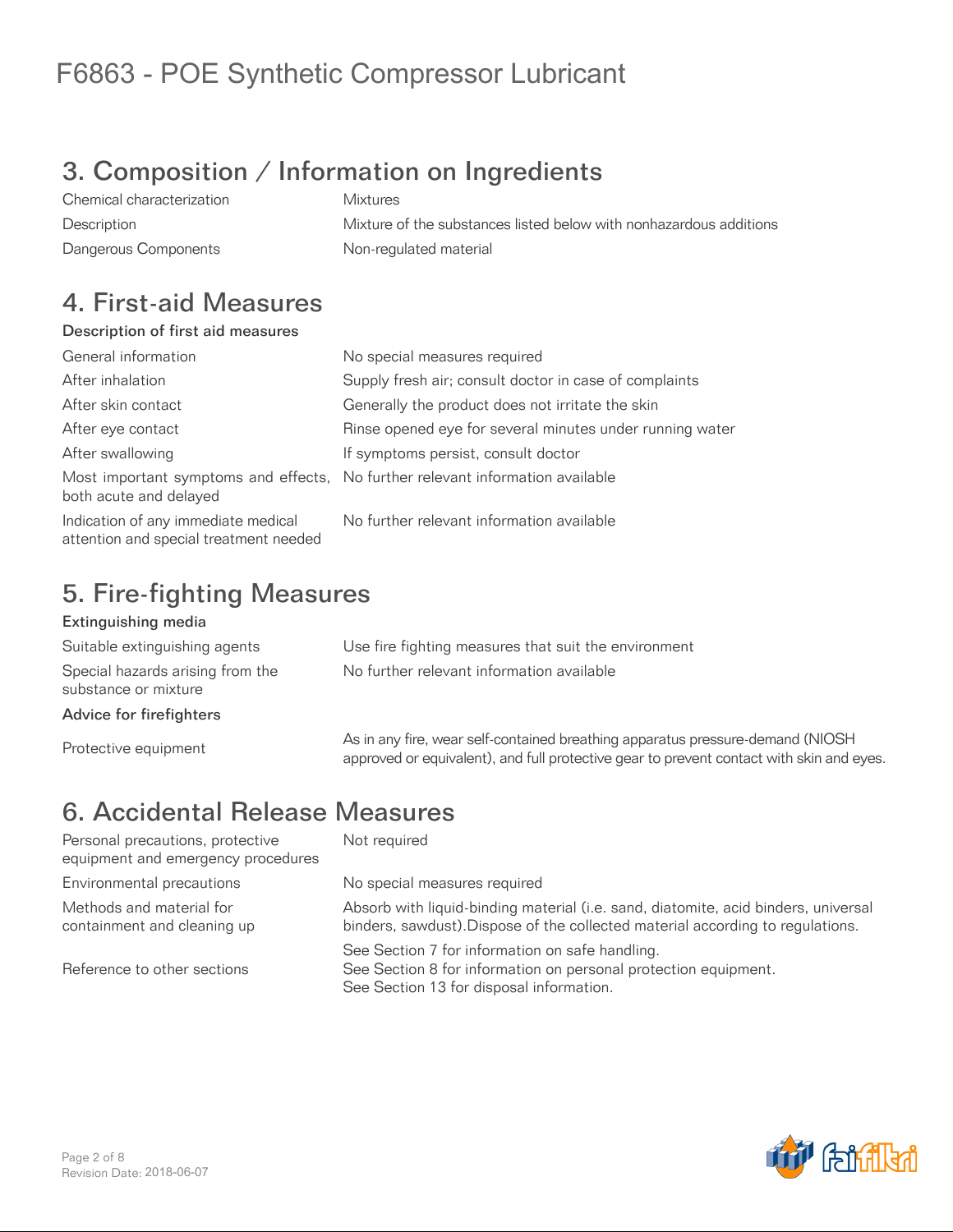## 7. Handling and Storage

| Precautions for safe handling                                | No special measures required              |
|--------------------------------------------------------------|-------------------------------------------|
| Information about protection against<br>explosions and fires | No special measures required              |
| Conditions for safe storage, including any incompatibilities |                                           |
| Storage                                                      |                                           |
| Requirements to be met by<br>storerooms and receptacles      | No special requirements                   |
| Information about storage in one<br>common storage facility  | Not required                              |
| Further information about<br>storage conditions              | None                                      |
| Specific end use(s)                                          | No further relevant information available |

### 8. Exposure Controls / Personal Protection

| Additional information about design<br>of technical systems | No further data; see section 7                                                                                                              |
|-------------------------------------------------------------|---------------------------------------------------------------------------------------------------------------------------------------------|
| <b>Control parameters</b>                                   |                                                                                                                                             |
| Components with occupational<br>exposure limits             | The product does not contain any relevant quantities of materials with critical<br>values that have to be monitored at the workplace        |
| Additional information                                      | The lists that were valid during the creation were used as basis                                                                            |
| <b>Exposure controls</b>                                    |                                                                                                                                             |
| Personal protective equipment                               |                                                                                                                                             |
| General protective and<br>hygienic measures                 | The usual precautionary measures for handling chemicals should be followed                                                                  |
| Breathing equipment                                         | Normally not necessary. If mist is generated, wear approved organic vapor<br>respirator suitable for oil mist areas with sufficient oxygen. |
| Protection of hands                                         | Normally none required, for direct contact of more than 2 hours, PVC, Viton, or<br>Nitrile gloves are recommended.                          |
| Material of gloves                                          | Not required                                                                                                                                |
| Penetration time of glove material                          | Not applicable                                                                                                                              |
| Eye protection                                              | Normally none required, chemical goggles if splashing is likely or high pressure<br>systems are used.                                       |

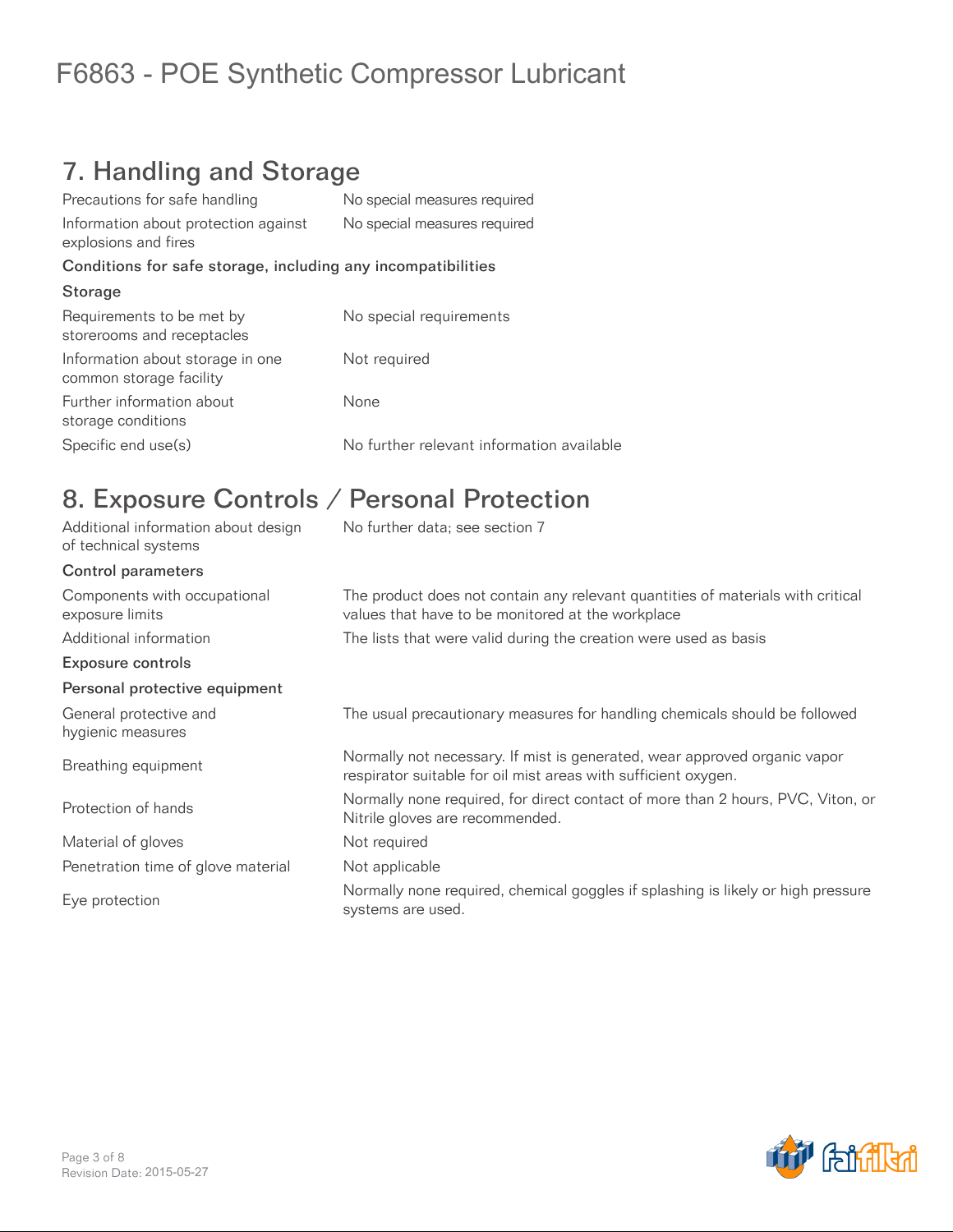## 9. Physical and Chemical Properties

*Information on basic physical and chemical properties*

#### *General Information*

*Appearance Form Liquid Color See product Odor Mild Odor Threshold Not determined pH-value Not determined Change in condition* **Melting point/Melting range <b>Not applicable Not applicable** *Boiling point/Boiling range >570°F (>298°C) Flash Point >420°F (>216°C) Flammability (solid, gaseous) Not applicable Ignition temperature Decomposition temperature Not determined Auto-igniting Not determined* **Danger of explosion** *Not determined Explosion limits Lower Not determined Upper Not determined Vapor Pressure @ 20 DEG C <0.003 kPa Density @ 20 DEG C 0.88-0.91 Relative Density Not determined Vapor Density Not determined Evaporation Rate Not determined Solubility in/Miscibility with Water Not miscible Partition coefficient (n-octanol/water) Not determined Viscosity Viscosity - Dynamic Varies with grade Viscosity - Kinematic Varies with grade Solvent content Organic solvents 0.00% Other Information No further information*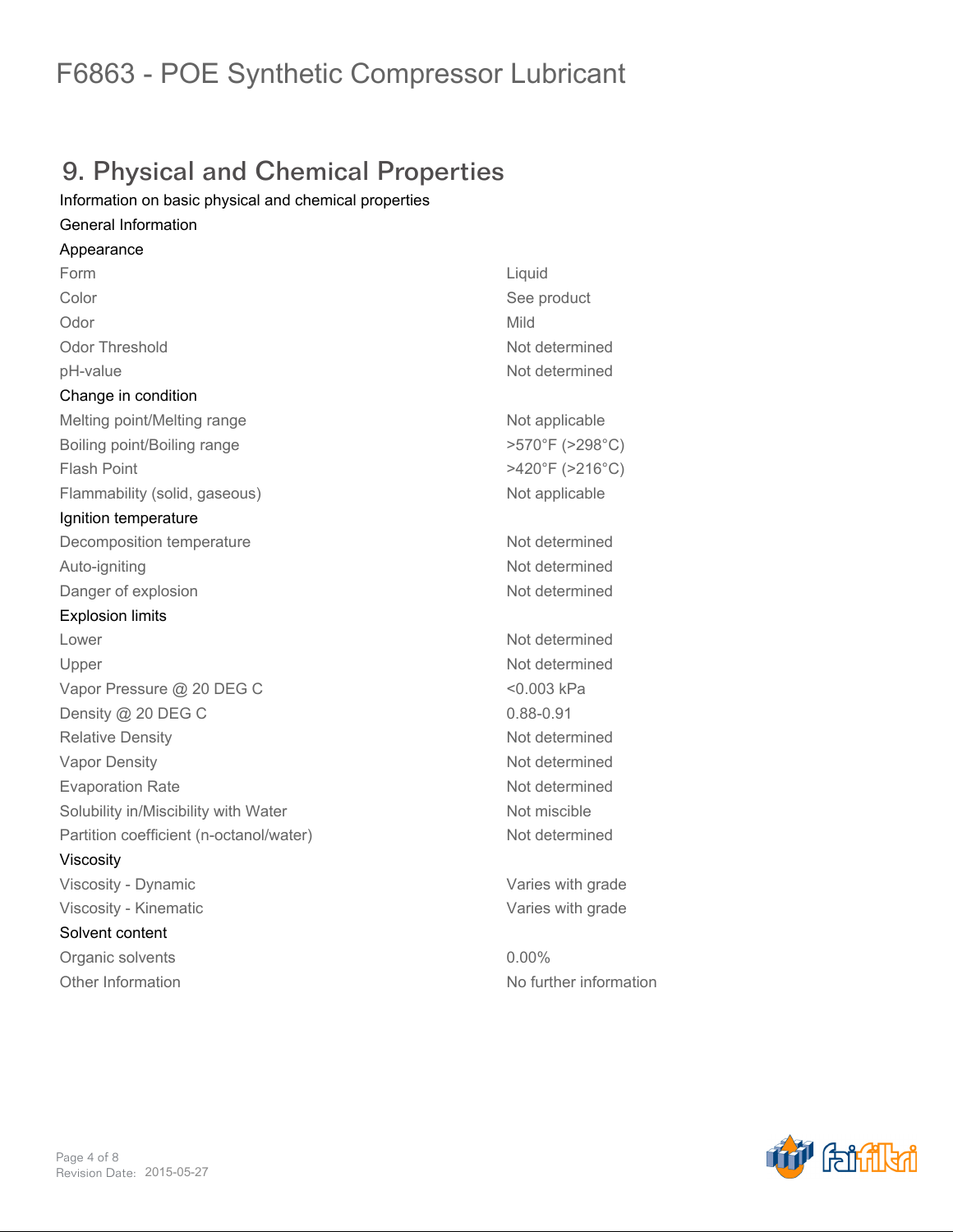## 10. Stability and Reactivity

| No further relevant information available            |
|------------------------------------------------------|
| Stable under normal conditions                       |
| No decomposition if used according to specifications |
| No dangerous reactions known                         |
| No further relevant information available            |
| No further relevant information available            |
| No dangerous decomposition products known            |
|                                                      |

#### 11. Toxicological Information

#### Information on toxicological effects

| Acute toxicity                                           |                                                                                                                                                                                                                                                                                               |
|----------------------------------------------------------|-----------------------------------------------------------------------------------------------------------------------------------------------------------------------------------------------------------------------------------------------------------------------------------------------|
| Primary irritant effect                                  |                                                                                                                                                                                                                                                                                               |
| On the skin                                              | No irritating effect                                                                                                                                                                                                                                                                          |
| On the eye                                               | No irritating effect                                                                                                                                                                                                                                                                          |
| Additional toxicological information                     | The product is not subject to classification according to internally approved<br>calculation methods for preparations: When used and handled according to<br>specifications, the product does not have any harmful effects according to our<br>experience and the information provided to us. |
| Carcinogenic categories                                  |                                                                                                                                                                                                                                                                                               |
| IARC (International Agency for<br>Research on Cancer)    | None of the ingredients are listed.<br>Group 1 - Carcinogenic to humans<br>Group 2A - Probably carcinogenic to humans<br>Group 2B - Possibly carcinogenic to humans<br>Group 3 - Not classifiable as to its carcinogenicity to humans<br>Group 4 - Probably not carcinogenic to humans        |
| NTP (National Toxicology Program)                        | None of the ingredients are listed                                                                                                                                                                                                                                                            |
| OSHA-Ca (Occupational Safety<br>& Health Administration) | None of the ingredients are listed                                                                                                                                                                                                                                                            |

### 12. Ecological Information

| Additional ecological information |  |
|-----------------------------------|--|
| Mobility in soil                  |  |
| Bioaccumulative potential         |  |
| Persistence and degradability     |  |
| Aquatic toxicity                  |  |
| TOXICITY                          |  |

No data is available on this product No further relevant information available No further relevant information available No further relevant information available No further relevant information available

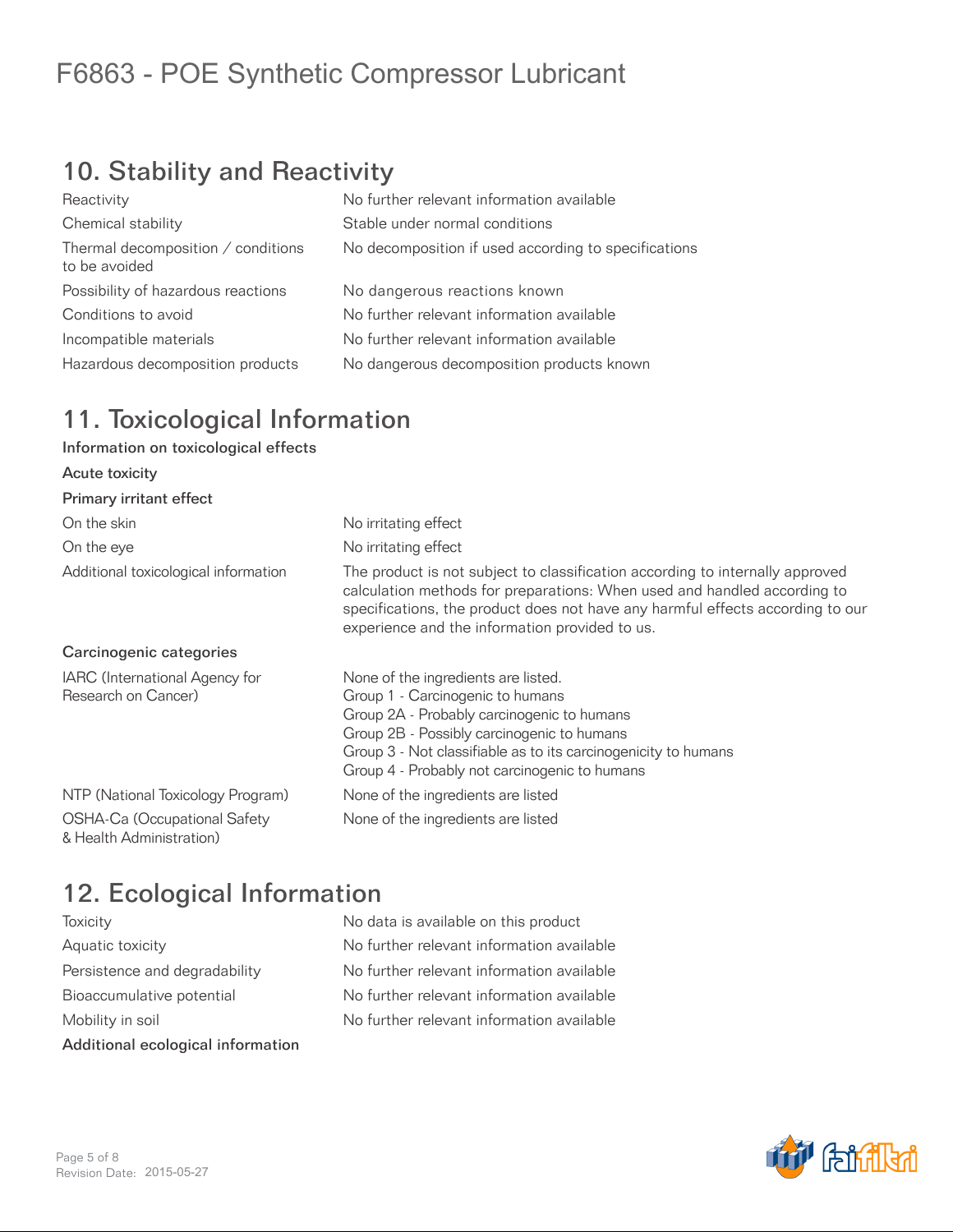## 12. Ecological Information (continued)

General notes Generally not hazardous for water Results of PBT and vPvB assessment PBT Not applicable vPvB Not applicable Other adverse effects No further relevant information available

## 13. Disposal Considerations

#### Waste treatment methods

Recommendation Smaller quantities can be disposed of with household waste. Recycle or dispose with household trash. Uncleaned packagings Recommendation **Disposal must be made according to official regulations.** 

#### 14. Transportation Information UN-Number

| UN-NUMBER                                                                  |                        |
|----------------------------------------------------------------------------|------------------------|
| DOT, ADN, IMDG, IATA                                                       | Non-regulated material |
| <b>ADR</b>                                                                 | Non-regulated material |
| UN proper shipping name                                                    |                        |
| DOT, ADR, ADN, IMDG, IATA                                                  | Non-regulated material |
| Transport hazard class(es)                                                 |                        |
| DOT, ADR, ADN, IMDG, IATA                                                  |                        |
| Class                                                                      | Non-regulated material |
| Packing group                                                              |                        |
| DOT, ADR, IMDG, IATA                                                       | Non-regulated material |
| Environmental hazards                                                      |                        |
| Marine pollutant                                                           | No                     |
| Special precautions for user                                               | Not applicable         |
| Transport in bulk according to Annex II<br>of MARPOL73/78 and the IBC Code | Not applicable         |
| UN "Model Regulation"                                                      |                        |

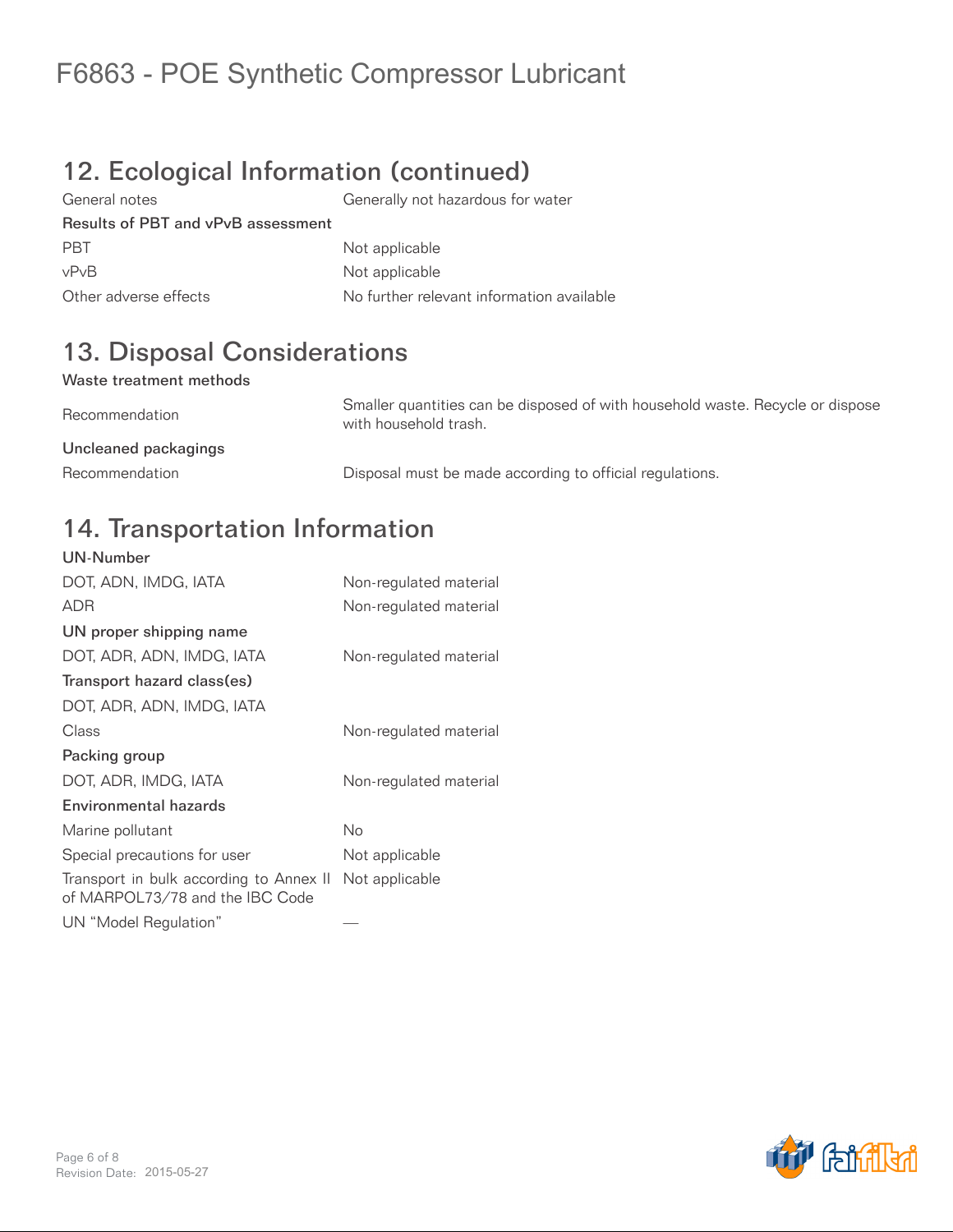## 15. Regulatory Information

#### Safety, health and environmental regulations/legislation specific for the substance or mixture

| Sara                                                                                           |                                                        |
|------------------------------------------------------------------------------------------------|--------------------------------------------------------|
| Section 355 (extremely<br>hazardous substances)                                                | None of the ingredients are listed                     |
| Section 313 (Specific toxic<br>chemical listings)                                              | None of the ingredients are listed                     |
| <b>TSCA (Toxic Substances Control Act)</b>                                                     | None of the ingredients are listed                     |
| Proposition 65                                                                                 |                                                        |
| Chemicals known to cause cancer                                                                | None of the ingredients are listed                     |
| Chemicals known to cause reproductive<br>toxicity for females                                  | None of the ingredients are listed                     |
| Chemicals known to cause reproductive None of the ingredients are listed<br>toxicity for males |                                                        |
| Chemicals known to cause<br>developmental toxicity                                             | None of the ingredients are listed                     |
| Carcinogenic categories                                                                        |                                                        |
| EPA (Environmental Protection Agency)                                                          | None of the ingredients are listed                     |
| TLV (Threshold Limit Value established<br>by ACGIH)                                            | None of the ingredients are listed                     |
| NIOSH-Ca (National Institute for<br>Occupational Safety and Health)                            | None of the ingredients are listed                     |
| GHS label elements                                                                             | Non-regulated material                                 |
| Hazard pictograms                                                                              | Non-regulated material                                 |
| Signal word                                                                                    | Non-regulated material                                 |
| Hazard statements                                                                              | Non-regulated material                                 |
| National regulations                                                                           | Non-regulated material                                 |
| State Right to Know                                                                            | Non-regulated material                                 |
| Chemical safety assessment                                                                     | A Chemical Safety Assessment has not been carried out. |
|                                                                                                |                                                        |